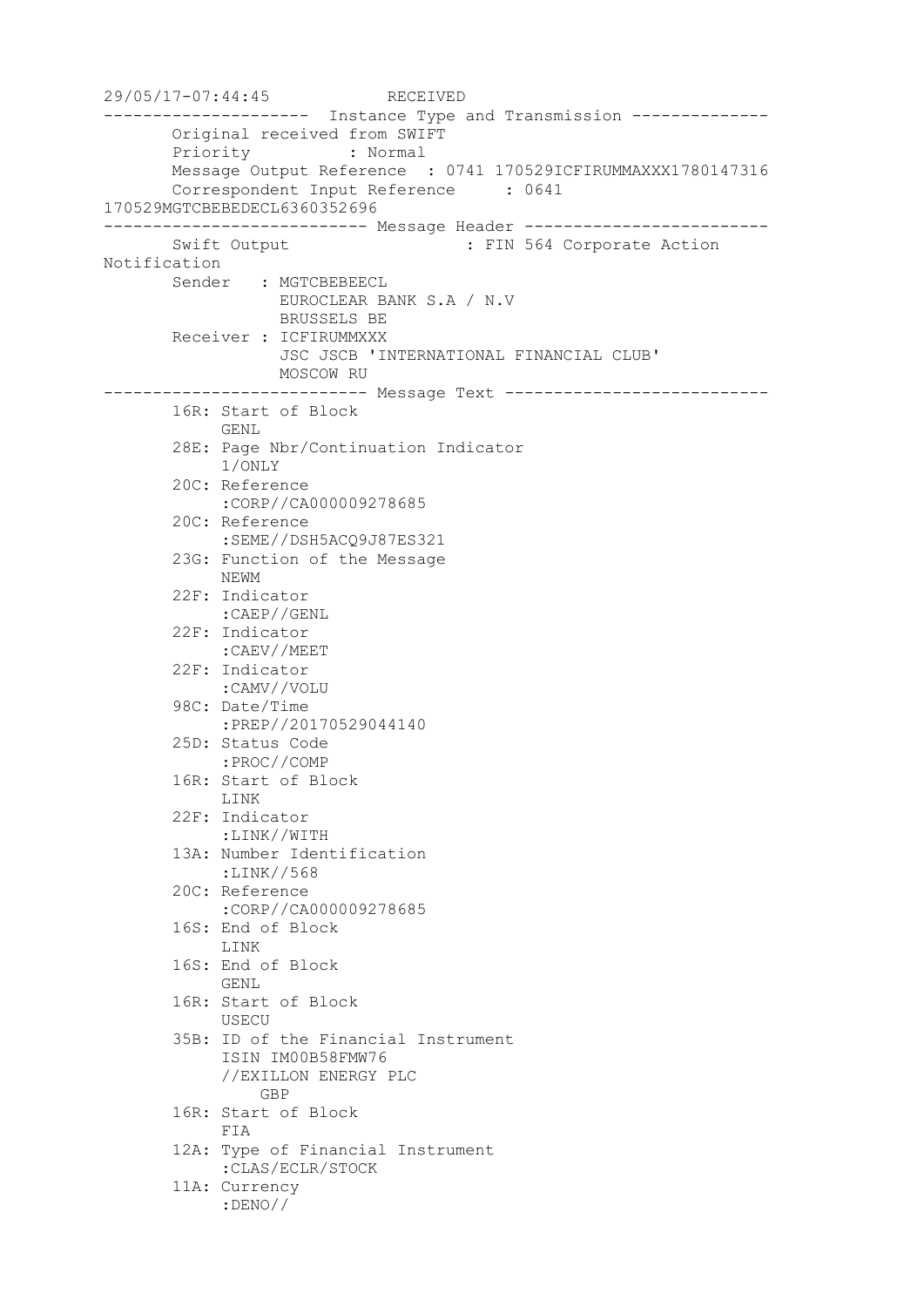| Currency                                                          |  | : GBP (POUND STERLING) |       |
|-------------------------------------------------------------------|--|------------------------|-------|
| 16S: End of Block<br>FIA                                          |  |                        |       |
| 16R: Start of Block<br>ACCTINFO                                   |  |                        |       |
| 97A: Account<br>:SAFE//47637                                      |  |                        |       |
| 16S: End of Block<br>ACCTINFO                                     |  |                        |       |
| 16S: End of Block<br>USECU                                        |  |                        |       |
| 16R: Start of Block<br>CADETL                                     |  |                        |       |
| 98C: Date/Time<br>:MEET//20170626110000                           |  |                        |       |
| 98A: Date/Time<br>:RDTE//20170622                                 |  |                        |       |
| 69J: Period<br>:BLOK//UKWN                                        |  |                        |       |
| 17B: Flag<br>:CERT//N                                             |  |                        |       |
| 17B: Flag<br>$:$ RCHG $//Y$                                       |  |                        |       |
| 16S: End of Block<br>CADETL                                       |  |                        |       |
| 16R: Start of Block<br>CAOPTN                                     |  |                        |       |
| 13A: Number Identification                                        |  |                        |       |
| :CAON//001<br>22F: Indicator                                      |  |                        |       |
| :CAOP//ABST<br>17B: Flag                                          |  |                        |       |
| $:$ $DFLT //N$<br>98A: Date/Time                                  |  |                        |       |
| :EXPI//20170622<br>98C: Date/Time                                 |  |                        |       |
| :RDDT//20170620150000<br>69A: Period                              |  |                        |       |
| :PWAL//20170529/20170622<br>36B: Quantity of Financial Instrument |  |                        |       |
| :MIEX//UNIT/<br>Amount                                            |  |                        | #1, # |
| 36B: Quantity of Financial Instrument<br>:MILT//UNIT/             |  |                        |       |
| Amount<br>$\ddot{\cdot}$<br>16S: End of Block<br>CAOPTN           |  |                        | #1, # |
| 16R: Start of Block<br>CAOPTN                                     |  |                        |       |
| 13A: Number Identification<br>:CAON//002                          |  |                        |       |
| 22F: Indicator                                                    |  |                        |       |
| :CAOP//CONN<br>17B: Flag                                          |  |                        |       |
| $:$ $DFLT//N$<br>98A: Date/Time                                   |  |                        |       |
| :EXPI//20170622<br>98C: Date/Time<br>:RDDT//20170620150000        |  |                        |       |
| 69A: Period                                                       |  |                        |       |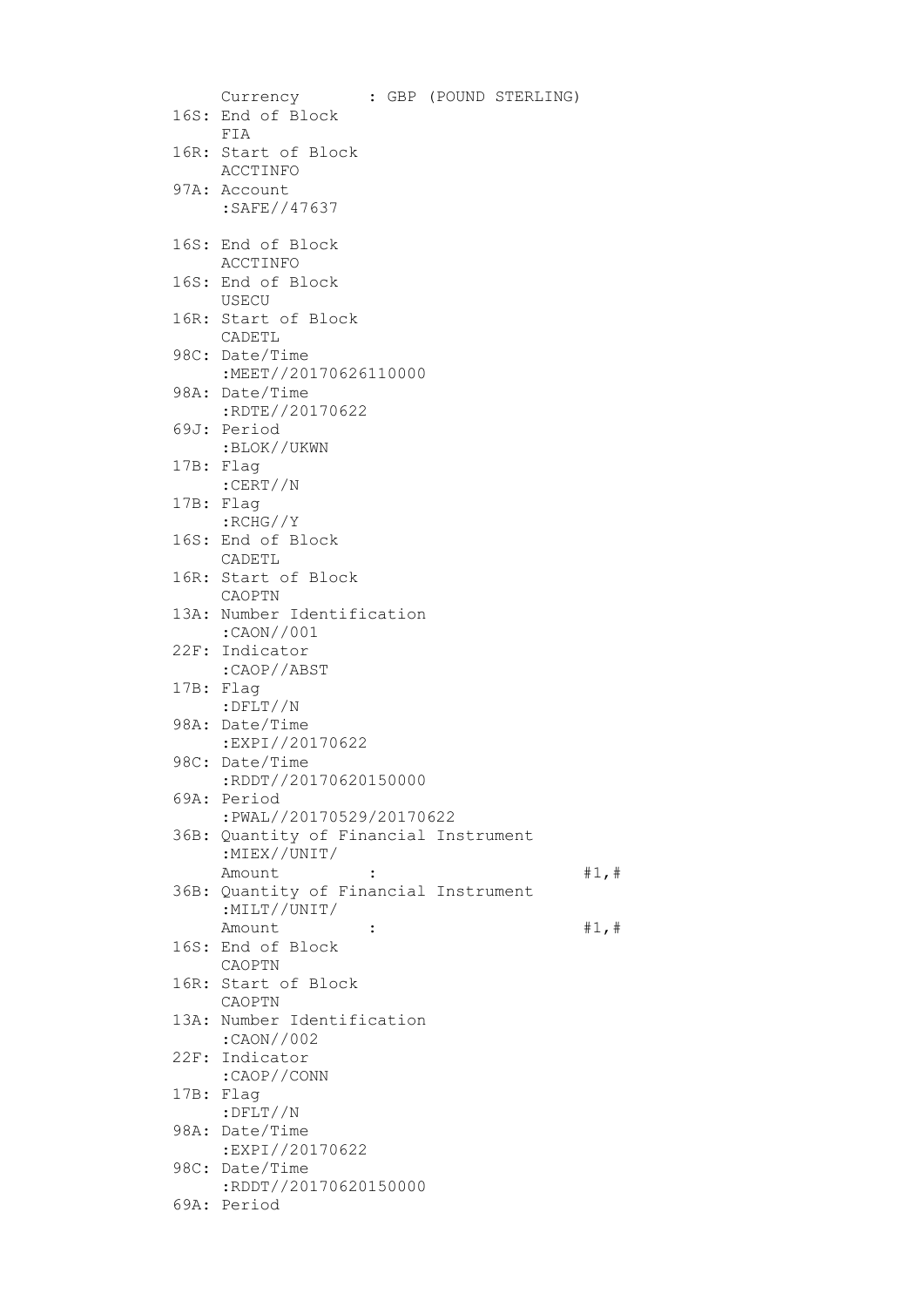|  | :PWAL//20170529/20170622                 |       |
|--|------------------------------------------|-------|
|  | 36B: Quantity of Financial Instrument    |       |
|  | :MIEX//UNIT/                             |       |
|  | Amount                                   | #1, # |
|  | 36B: Quantity of Financial Instrument    |       |
|  | :MILT//UNIT/                             |       |
|  | Amount<br>$\ddot{\cdot}$                 | #1, # |
|  | 16S: End of Block<br>CAOPTN              |       |
|  | 16R: Start of Block                      |       |
|  | CAOPTN                                   |       |
|  | 13A: Number Identification               |       |
|  | :CAON//003                               |       |
|  | 22F: Indicator                           |       |
|  | :CAOP//CONY                              |       |
|  | 17B: Flag                                |       |
|  | $:$ $DFLT//N$                            |       |
|  | 98A: Date/Time                           |       |
|  | :EXPI//20170622                          |       |
|  | 98C: Date/Time                           |       |
|  | :RDDT//20170620150000<br>69A: Period     |       |
|  | :PWAL//20170529/20170622                 |       |
|  | 36B: Quantity of Financial Instrument    |       |
|  | : $MIEX//UNIT/$                          |       |
|  | Amount<br>$\ddot{\cdot}$                 | #1, # |
|  | 36B: Quantity of Financial Instrument    |       |
|  | :MILT//UNIT/                             |       |
|  | Amount<br>$\ddot{\cdot}$                 | #1, # |
|  | 16S: End of Block                        |       |
|  | CAOPTN                                   |       |
|  | 16R: Start of Block                      |       |
|  | CAOPTN                                   |       |
|  | 13A: Number Identification<br>:CAON//004 |       |
|  | 22F: Indicator                           |       |
|  | :CAOP//SPLI                              |       |
|  |                                          |       |
|  |                                          |       |
|  | 17B: Flag<br>$:$ $DFLT//N$               |       |
|  | 98A: Date/Time                           |       |
|  | :EXPI//20170622                          |       |
|  | 98C: Date/Time                           |       |
|  | :RDDT//20170620150000                    |       |
|  | 69A: Period                              |       |
|  | :PWAL//20170529/20170622                 |       |
|  | 36B: Quantity of Financial Instrument    |       |
|  | :MIEX//UNIT/                             |       |
|  | Amount                                   | #1, # |
|  | 36B: Quantity of Financial Instrument    |       |
|  | :MILT//UNIT/<br>Amount<br>፡              |       |
|  | 16S: End of Block                        | #1,#  |
|  | CAOPTN                                   |       |
|  | 16R: Start of Block                      |       |
|  | CAOPTN                                   |       |
|  | 13A: Number Identification               |       |
|  | $:$ CAON//005                            |       |
|  | 22F: Indicator                           |       |
|  | :CAOP//NOAC                              |       |
|  | 17B: Flag<br>$:$ DFLT//N                 |       |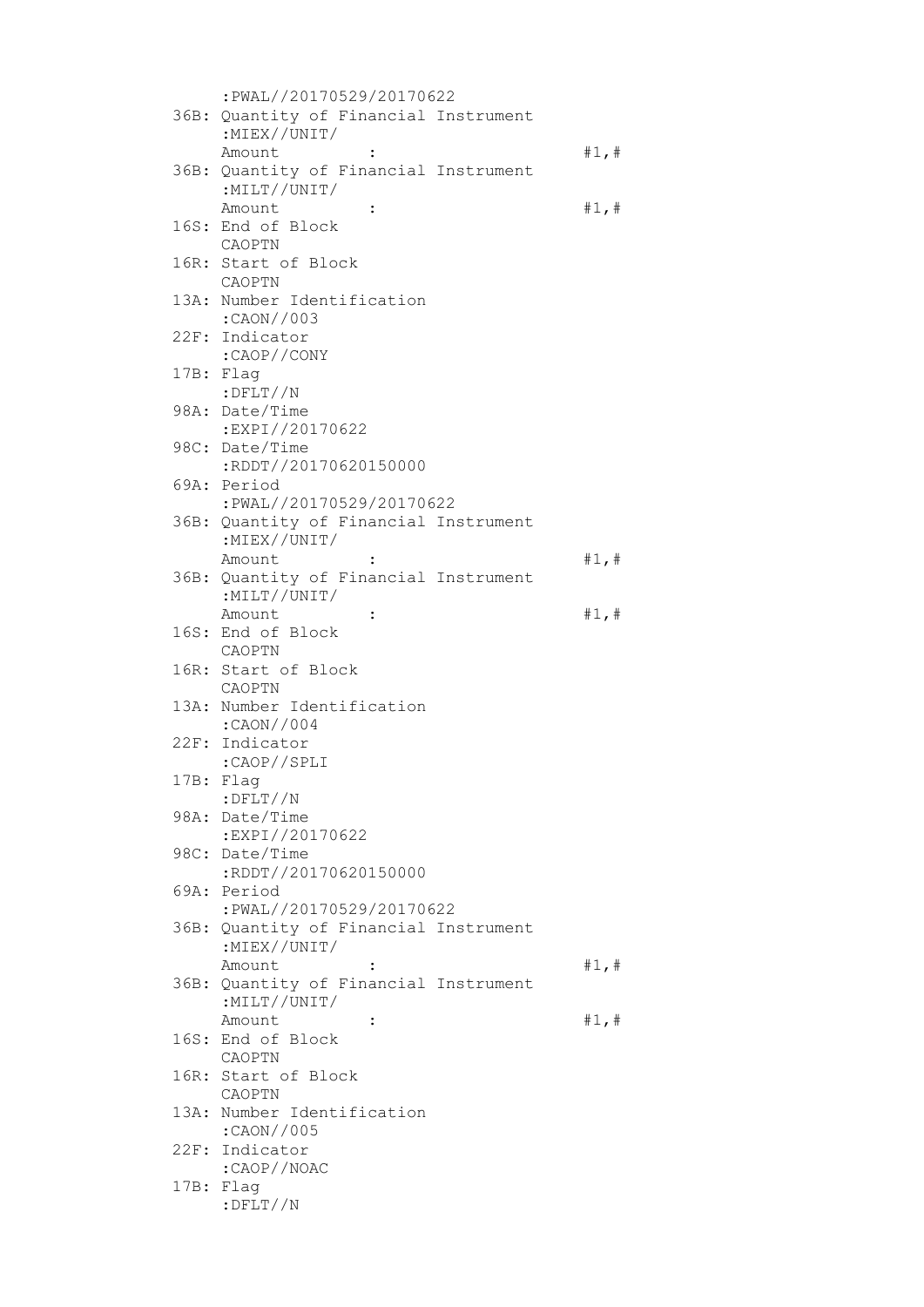| 98A: Date/Time                                           |       |
|----------------------------------------------------------|-------|
| :EXPI//20170622                                          |       |
| 98C: Date/Time                                           |       |
| :RDDT//20170620150000                                    |       |
| 69A: Period                                              |       |
| :PWAL//20170529/20170622                                 |       |
| 36B: Quantity of Financial Instrument<br>: $MIEX//UNIT/$ |       |
| Amount :                                                 | #1, # |
| 36B: Quantity of Financial Instrument                    |       |
| :MILT//UNIT/                                             |       |
| Amount :                                                 | #1, # |
| 16S: End of Block                                        |       |
| CAOPTN                                                   |       |
| 16R: Start of Block                                      |       |
| ADDINFO                                                  |       |
| 70E: Narrative                                           |       |
| :ADTX//CAED/ANNUAL GENERAL MEETING                       |       |
| 70E: Narrative                                           |       |
| :PACO//CORPORATE ACTIONS                                 |       |
| EQUITYREACH EXT.4245                                     |       |
| 16S: End of Block                                        |       |
| ADDINFO                                                  |       |
|                                                          |       |
| ${CHK: E9AC97460B15}$                                    |       |
| PKI Signature: MAC-Equivalent                            |       |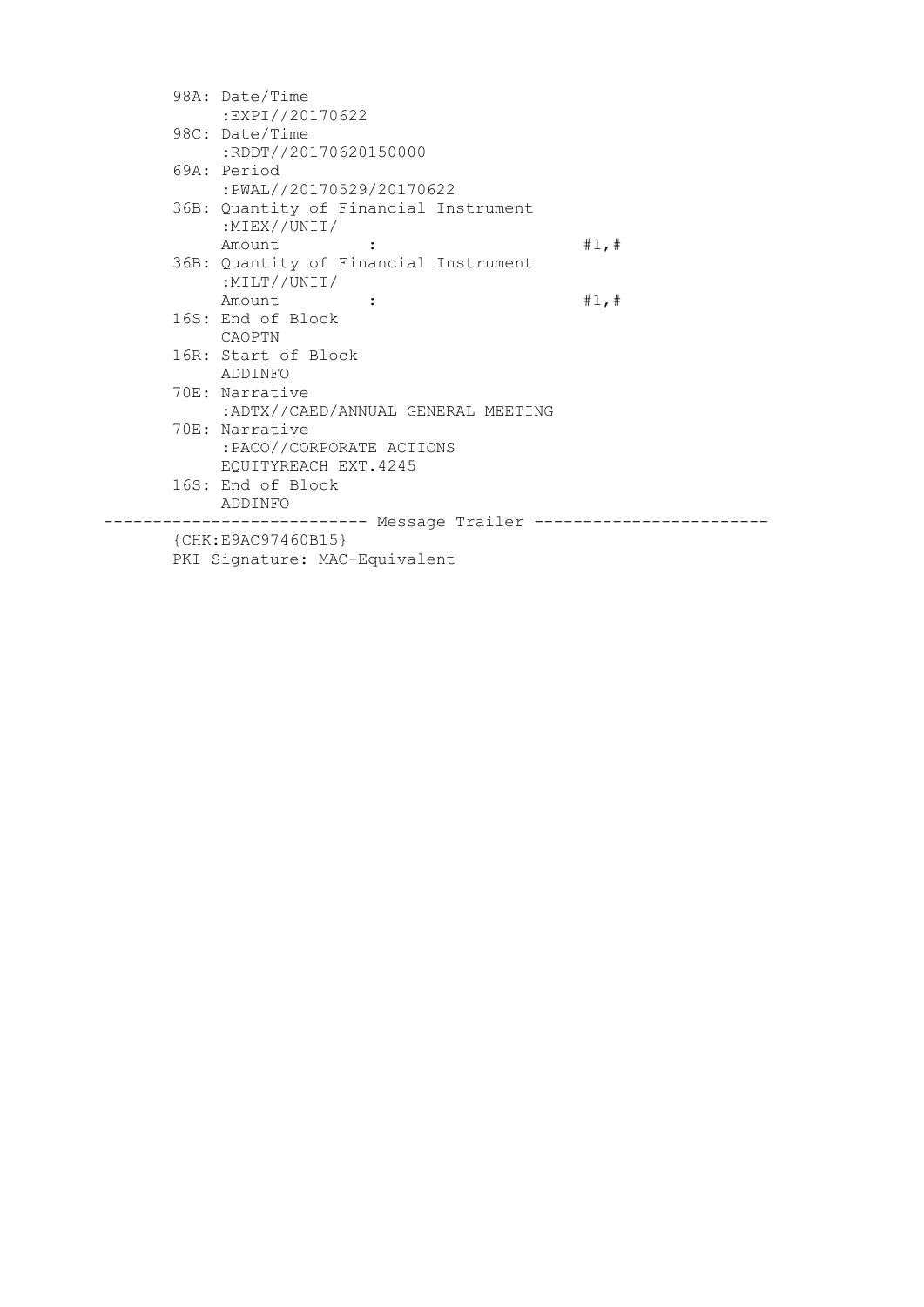```
29/05/17-07:44:45 RECEIVED
--------------------- Instance Type and Transmission --------------
        Original received from SWIFT
        Priority : Normal
        Message Output Reference : 0741 170529ICFIRUMMAXXX1780147317
        Correspondent Input Reference : 0641 
170529MGTCBEBEEECL3007331622
--------------------------- Message Header -------------------------
       Swift Output : FIN 568 Corporate Action Narrative
       Sender : MGTCBEBEECL
                  EUROCLEAR BANK S.A / N.V
                  BRUSSELS BE
        Receiver : ICFIRUMMXXX
                   JSC JSCB 'INTERNATIONAL FINANCIAL CLUB'
                 MOSCOW RU
--------------------------- Message Text ---------------------------
        16R: Start of Block
             GENL
        28E: Page Nbr/Continuation Indicator
             1/ONLY
        20C: Reference
             :CORP//CA000009278685
        20C: Reference
             :SEME//DSH5ACQ9J86VS321
        23G: Function of the Message
             NEWM
        22F: Indicator
             :CAEV//MEET
        98C: Date/Time
             :PREP//20170529044140
        16R: Start of Block
             LINK
        22F: Indicator
             :LINK//WITH
        13A: Number Identification
            :LINK//564
        20C: Reference
             :PREV//DSH5ACQ9J87ES321
        16S: End of Block
             LINK
        16S: End of Block
             GENL
        16R: Start of Block
            USECU
        97A: Account
             :SAFE//47637
        35B: ID of the Financial Instrument
             ISIN IM00B58FMW76
             //EXILLON ENERGY PLC
                 GBP
        16S: End of Block
             USECU
        16R: Start of Block
             ADDINFO
        70F: Narrative
             :ADTX//
              --------------- EVENT DETAILS -------------------
             THE AGENDA (IF NOT ALREADY INCLUDED IN THIS MESSAGE) WILL BE 
MADE
             AVAILABLE AS SOON AS IT IS RECEIVED.
```
.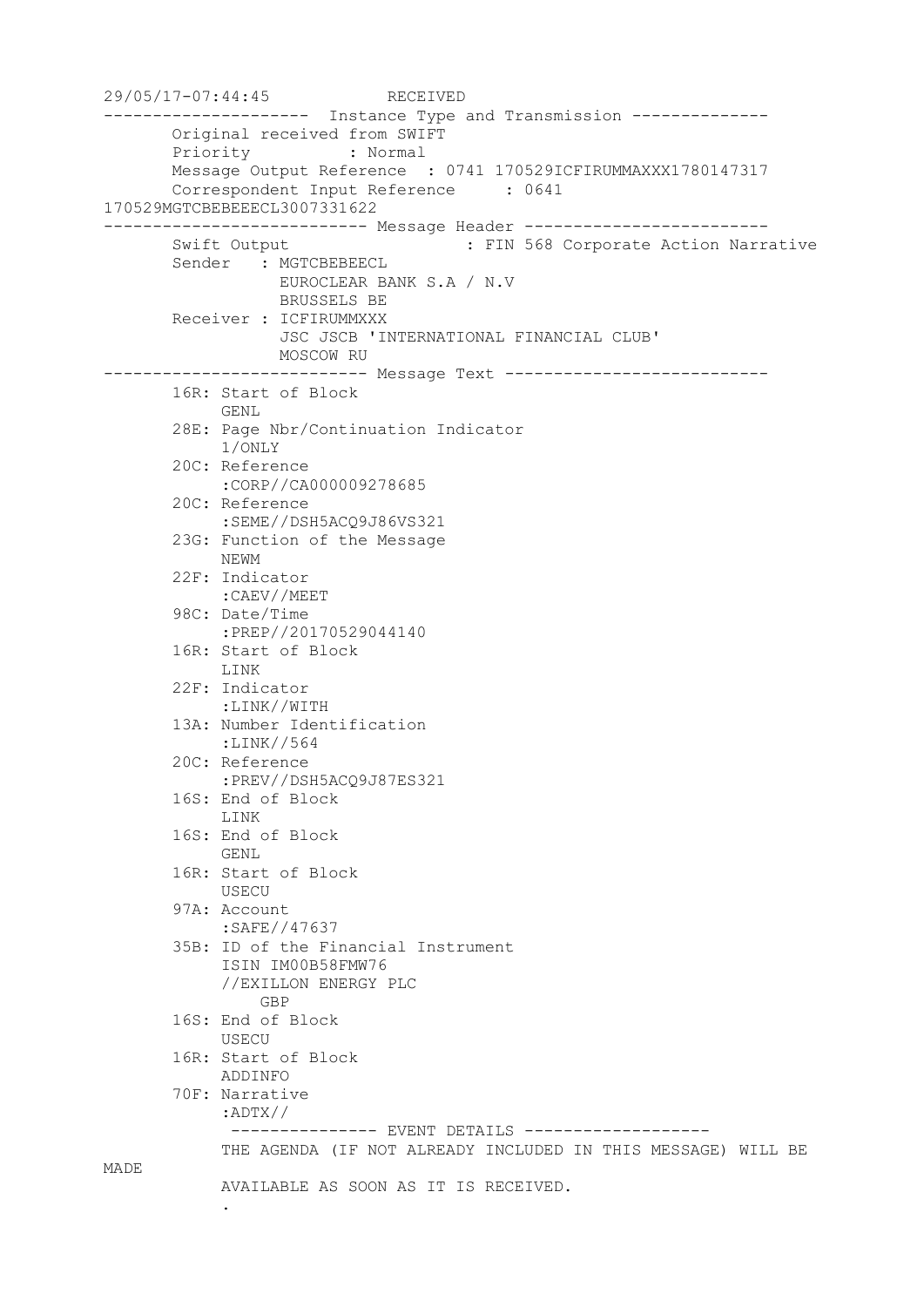INFORMATION SOURCE: BROADRIDGE.

.

AGENDA:

 .------ 1 TO RECEIVE THE AUDITED ACCOUNTS OF THE COMPANY FOR THE YEAR ENDED 31 DECEMBER 2016 TOGETHER WITH THE REPORTS THEREON OF THE DIRECTORS AND THE AUDITORS OF THE COMPANY 2 TO APPROVE THE DIRECTORS' REMUNERATION REPORT FOR THE YEAR ENDED 31 DECEMBER 2016 3 TO RE-ELECT DMITRY MARGELOV AS A DIRECTOR OF THE COMPANY 4 TO RE-ELECT SERGEY KOSHELENKO AS A DIRECTOR OF THE COMPANY 5 TO RE-ELECT ALEXANDER MARKOVTSEV AS A DIRECTOR OF THE COMPANY 6 TO RE-ELECT ROMAN KUDRYASHOV AS A DIRECTOR OF THE COMPANY 7 TO RE-ELECT NATALYA SHTERNBERG AS A DIRECTOR OF THE COMPANY 8 TO APPOINT ERNST AND YOUNG LLP AS AUDITORS OF THE COMPANY (THE AUDITOR) TO HOLD OFFICE UNTIL THE CONCLUSION OF THE NEXT GENERAL MEETING OF THE COMPANY AT WHICH THE ACCOUNTS ARE LAID BEFORE THE MEMBERS 9 TO AUTHORISE THE BOARD OF DIRECTORS TO AGREE THE REMUNERATION OF THE AUDITOR 10 TO AUTHORISE THE DIRECTORS TO ALLOT SHARES REPRESENTING UP TO 10 OF THE ISSUED ORDINARY SHARE CAPITAL 11 TO AUTHORISE THE DIRECTORS TO DISAPPLY PRE-EMPTION RIGHTS **TN**  ALLOTTING FOR CASH EQUITY SECURITIES REPRESENTING UP TO 10 OF THE ISSUED ORDINARY SHARE CAPITAL 12 TO AUTHORISE THE COMPANY TO MAKE MARKET PURCHASES OF ITS OWN SHARES REPRESENTING LESS THAN 10 OF THE ISSUED ORDINARY SHARE CAPITAL 13 THAT A GENERAL MEETING OF THE COMPANY OTHER THAN AN ANNUAL GENERAL MEETING MAY BE CALLED ON NOT LESS THAN 14 CLEAR DAYS' NOTICE --------------- ACTION TO BE TAKEN ------------------- . WE WILL FORWARD BUT NOT VALIDATE ANY FREE TEXT IN YOUR INSTRUCTION. . ELECTRONIC INSTRUCTIONS: .----------------------- 1. FREE FORMAT MT 599/MT 568 USERS: YOUR DEADLINE IS 10:00 (BRUSSELS TIME) ON THE BUSINESS DAY BEFORE THE DEADLINE DATE. . 2. EASYWAY USERS: OPTION 'SPLIT INSTRUCTION': MENTION IN FIELD 'NARRATIVE TO EUROCLEAR BANK': /CONY: RESOLUTION X,Y AND Z, IF ANY,/CONN: RESOLUTION X,Y AND Z IF ANY,/ABST: RESOLUTION X,Y AND Z IF ANY. .

> FOR ALL OPTIONS MENTION YOUR CONTACT NAME AND NUMBER IN FIELD 'NARRATIVE TO EUROCLEAR BANK'.